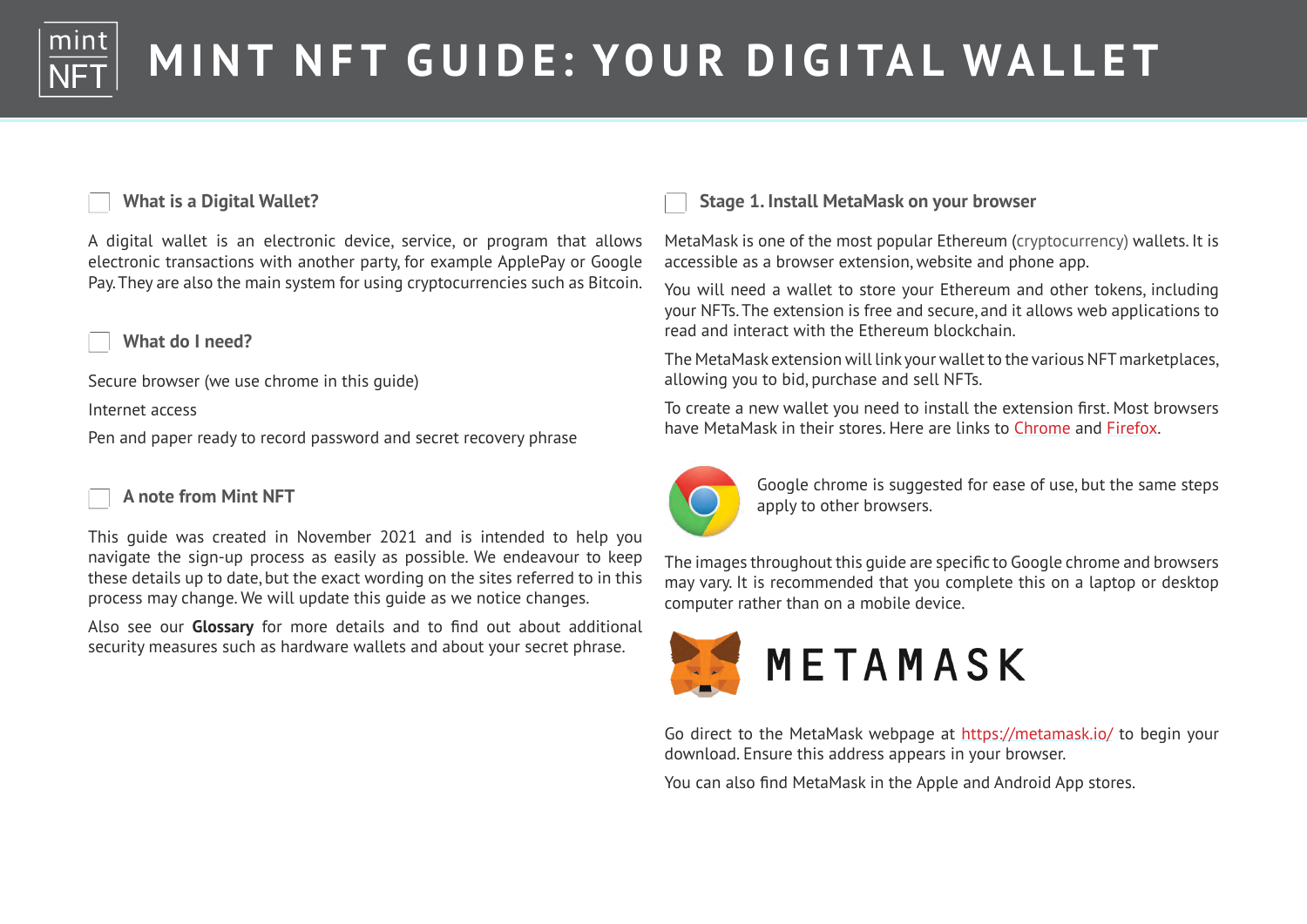

Once on the MetaMask website, follow these step by step instructions:

- 1. Click on **Download now**.
- 2. Under the heading 'Install MetaMask for your Browser', click **[Install for](http://metamask.io)  [Chrome](http://metamask.io)**. You may get a pop-up asking if you would like to 'allow' the application. Click to continue.
- 3. You have now been directed to the **chrome web store**. Click **Add to chrome** in the top right-hand corner.



4. An **Add "MetaMask"** box may pop up on your browser:



5. Click 'Add extension'.

NOTE: If the MetaMask fox logo does not appear in your extensions bar, click on the **grey puzzle icon**, then click the 'pin' next to the MetaMask logo. This will pin MetaMask to your extension bar for easy access.



6. The MetaMask fox logo will then appear next to the address bar upon completion of these steps.



You have now added the MetaMask extension to your browser. Now proceed to **Stage 2** to create your MetaMask Account.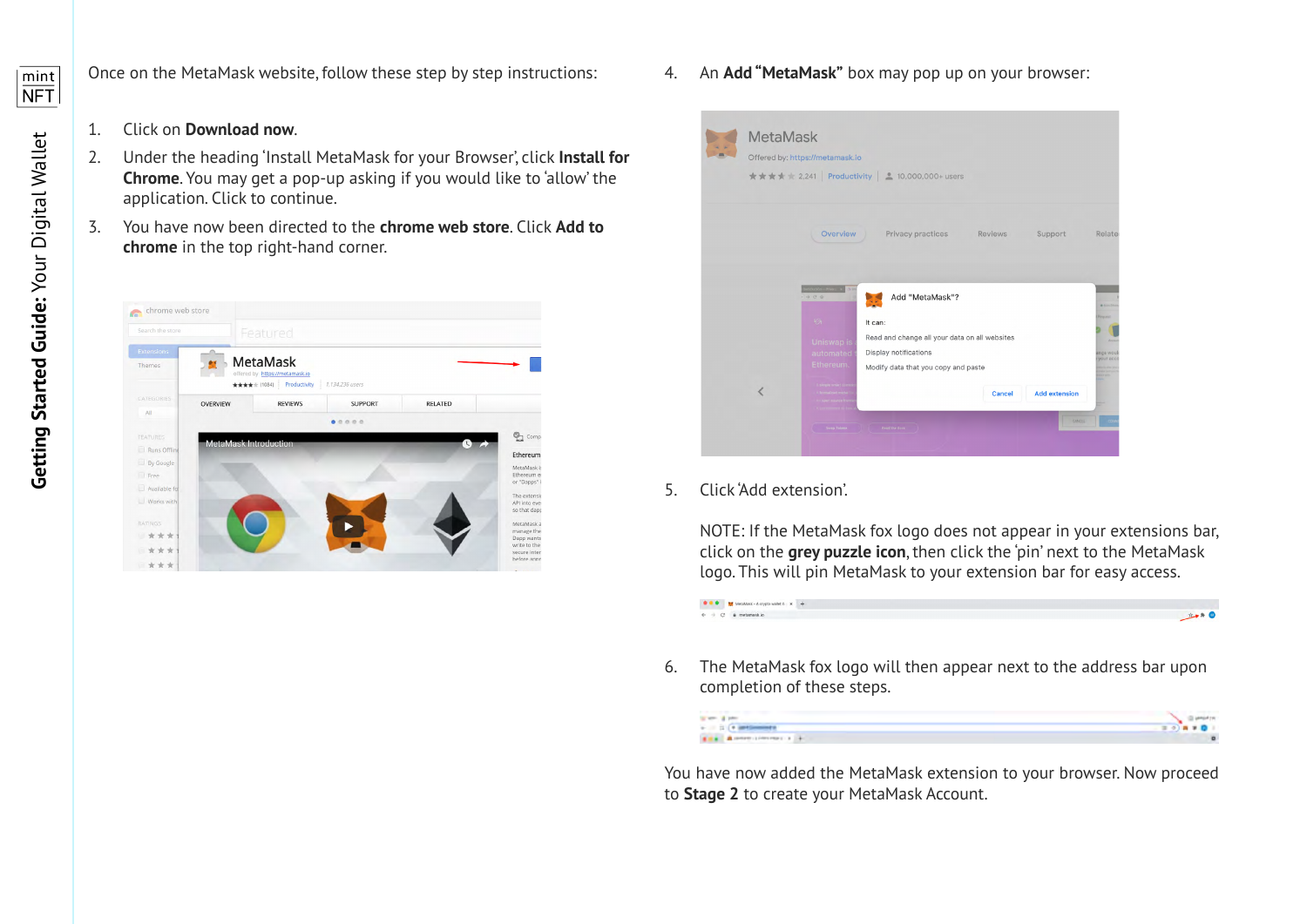### **Stage 2. Create an account.**

In this stage, you will create a MetaMask account. This will generate a unique code that becomes your online wallet.

It's very important to keep your password and seed phrase or 'secret recovery phrase' private. You will use your password to access your wallet and any funds stored. You will only ever use your 'secret recovery phrase' should you need to restore your MetaMask wallet.

For additional security there are hardware options (such as trezor).

To create your account, follow these step by step instructions:

1. Click on the extension icon in the upper right corner to open MetaMask.

| <b>U.S. M. Houston (Economist 1) 41</b> |  |
|-----------------------------------------|--|
| 27 Ex Mail Street<br>$-4-$              |  |
|                                         |  |

You will be taken to a screen with a message saying: '**Welcome to MetaMask:** Connecting you to Ethereum and the Decentralized Web.'

- 2. Click on **Get Started** and then select **Yes, let's get setup** to create a new wallet and Secret Recovery Phrase.
- 3. Click on **Create a wallet**. You may choose whether you wish to share data to help improve MetaMask at this point; choose one option. NOTE: This does not affect the setup of your account.
- 4. At the **Create Password** screen, create the password that you will use to log in to your MetaMask wallet. **Please keep this safe.**
- 5. Read and agree to the terms of use and click **Create**.



Next: We recommend you watch the short video (1.5 minutes) that appears after you have clicked **Create**, about keeping your Secret Recovery or Backup Phrase and wallet safe.

mint